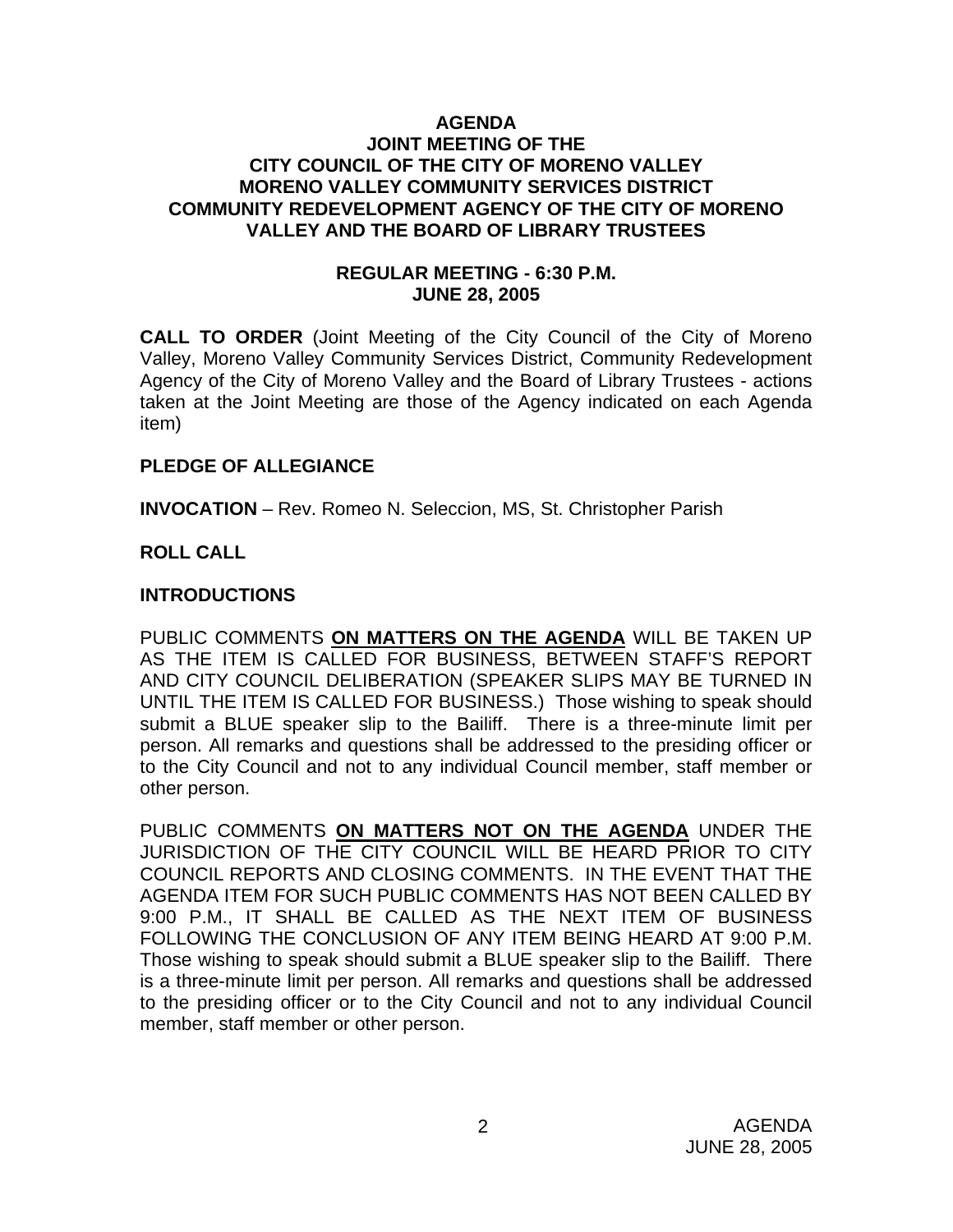### **JOINT CONSENT CALENDARS (SECTIONS A-D) OF THE CITY COUNCIL OF THE CITY OF MORENO VALLEY, MORENO VALLEY COMMUNITY SERVICES DISTRICT, COMMUNITY REDEVELOPMENT AGENCY OF THE CITY OF MORENO VALLEY, AND THE BOARD OF LIBRARY TRUSTEES**

All items listed under the Consent Calendars, Sections A, B, C, and D are considered to be routine and non-controversial, and may be enacted by one motion unless a member of the Council, Community Services District, Redevelopment Agency or the Board of Library Trustees requests that an item be removed for separate action. The motion to adopt the Consent Calendars is deemed to be a separate motion by each Agency and shall be so recorded by the City Clerk. Items withdrawn for report/discussion will be heard after public hearing items.

## **A. CONSENT CALENDAR** - **CITY COUNCIL**

- A1. ORDINANCES FIRST READING BY TITLE ONLY Recommendation: Waive reading of all Ordinance Introductions and read by title only.
- A2. WARRANT REPORT (Report of: Finance Department) Recommendation: Adopt Resolution No. 2005-51, approving the Warrant Report, dated May 2005, in the total amount of \$15,259,988.76.

# Resolution No. 2005-51

 A Resolution of the City Council of the City of Moreno Valley, California, Approving the Warrant Report Dated May 31, 2005

A3. APPROVAL OF THE 2005 REVISED TEN-YEAR CAPITAL PLAN (Report of: Public Works Department) Recommendation: Approve and adopt the 2005 Revised Ten-Year Capital Plan contingent upon FY 2005/2006 Budget revisions; and by motion make the following findings by reference to the 2005 Revised Ten-Year Capital Plan in accordance with the Mitigation Fee Act, that portion of each development impact fee fund remaining unexpended: a) the purpose, to which each fee is to be put, has been fully identified; b) a reasonable relationship between the fee and the purpose for which it is charged has been fully demonstrated; c) all sources and amounts of funding anticipated to complete financing incomplete improvements as described in the Act have been adequately identified for those funds if used to finance public facilities; the facilities have been identified in the plan and in other public documents which identify the public facilities for which the fee is charged; and d) the approximate dates on which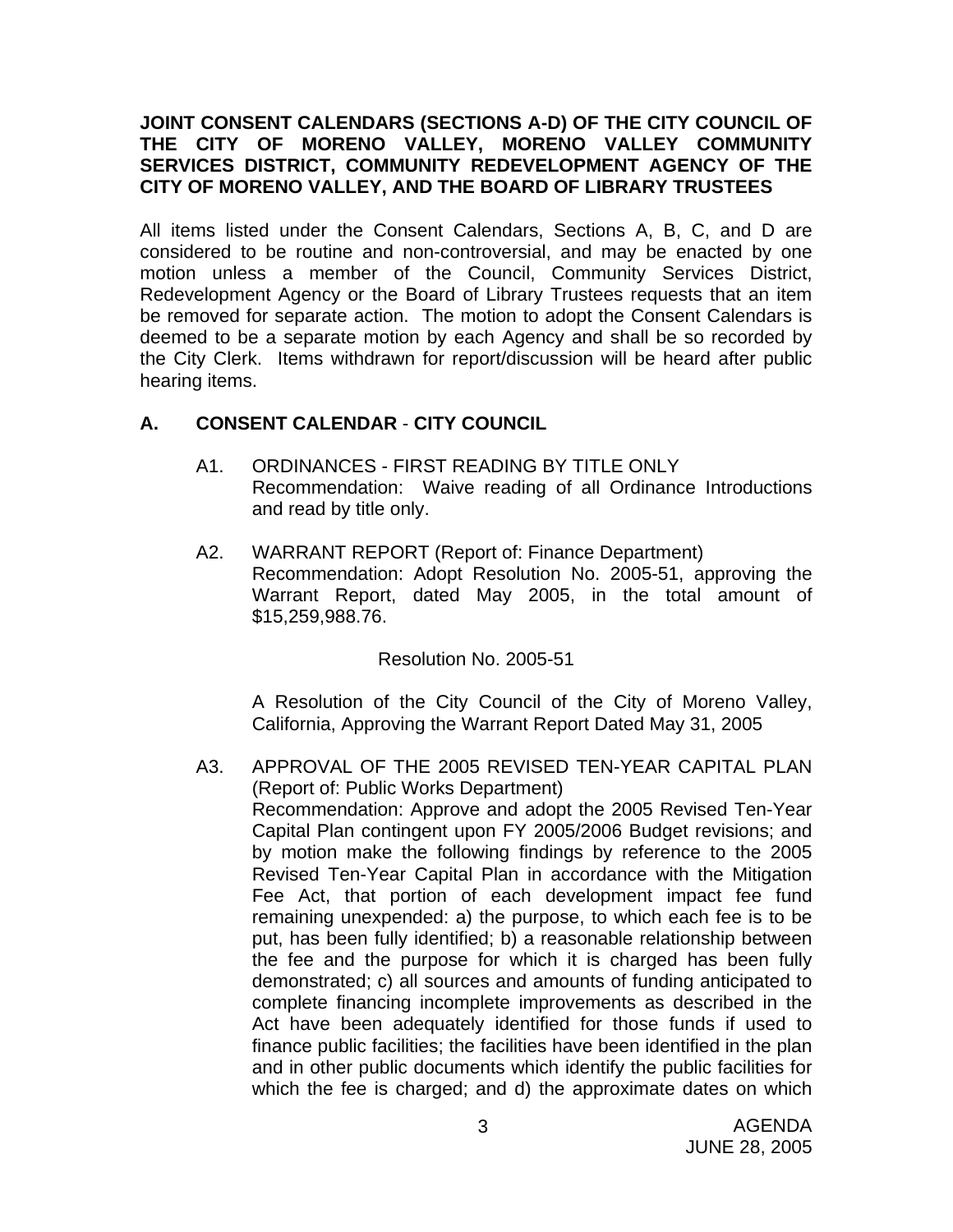the funding, as determined by a reasonable relationship between each fee's use and the type of development project on which each fee is imposed, is expected to be deposited into the appropriate fund and/or expended for its defined purposes, have been designated.

A4. MAIL BALLOT PROCEEDING FOR **TENTATIVE TRACT 25956** (AND ALL AFFECTED PHASES) FOR INCLUSION INTO COMMUNITY SERVICES DISTRICT (CSD) ZONE B (RESIDENTIAL STREET LIGHTING). SOUTH OF FIR AVENUE AND WEST OF KITCHING STREET; AND MAIL BALLOT PROCEEDING FOR **TENTATIVE TRACT 30467** (AND ALL AFFECTED PHASES) FOR INCLUSION INTO COMMUNITY SERVICES DISTRICT (CSD) ZONE B (RESIDENTIAL STREET LIGHTING). EAST OF HUBBARD STREET, WEST OF PERRIS BOULEVARD AND NORTH OF EL DORADO DRIVE; AND MAIL BALLOT PROCEEDING FOR **TENTATIVE TRACT 31149** (AND ALL AFFECTED PHASES) FOR: APPROVAL OF THE NATIONAL POLLUTANT DISCHARGE ELIMINATION SYSTEM (NPDES) REGULATORY RATE SCHEDULE – WEST OF KITCHING STREET AND NORTH OF FRAN LOU DRIVE; AND MAIL BALLOT PROCEEDING FOR **TENTATIVE TRACT 32210** (AND ALL AFFECTED PHASES) FOR: 1) INCLUSION INTO COMMUNITY SERVICES DISTRICT (CSD) ZONE B (RESIDENTIAL STREET LIGHTING) AND 2) APPROVAL OF THE NATIONAL POLLUTANT DISCHARGE ELIMINATION SYSTEM (NPDES) REGULATORY RATE SCHEDULE. NORTH OF ANGELA WAY AND WEST OF TARRANO LANE; AND MAIL BALLOT PROCEEDING FOR **TENTATIVE TRACT 30967** (AND ALL AFFECTED PHASES) FOR: 1) INCLUSION INTO COMMUNITY SERVICES DISTRICT (CSD) ZONE B (RESIDENTIAL STREET LIGHTING), 2) INCLUSION INTO CSD ZONE D (PARKWAY LANDSCAPE MAINTENANCE) AND 3) APPROVAL OF THE NATIONAL POLLUTANT DISCHARGE ELIMINATION SYSTEM (NPDES) REGULATORY RATE SCHEDULE. SOUTH OF KRAMERIA AVENUE AND EAST OF INDIAN STREET; AND MAIL BALLOT PROCEEDING FOR **TENTATIVE TRACT 31424** (AND ALL AFFECTED PHASES) FOR: 1) INCLUSION INTO COMMUNITY SERVICES DISTRICT (CSD) ZONE B (RESIDENTIAL STREET LIGHTING), 2) INCLUSION INTO CSD ZONE D (PARKWAY LANDSCAPE MAINTENANCE) AND 3) APPROVAL OF THE NATIONAL POLLUTANT DISCHARGE ELIMINATION SYSTEM (NPDES) REGULATORY RATE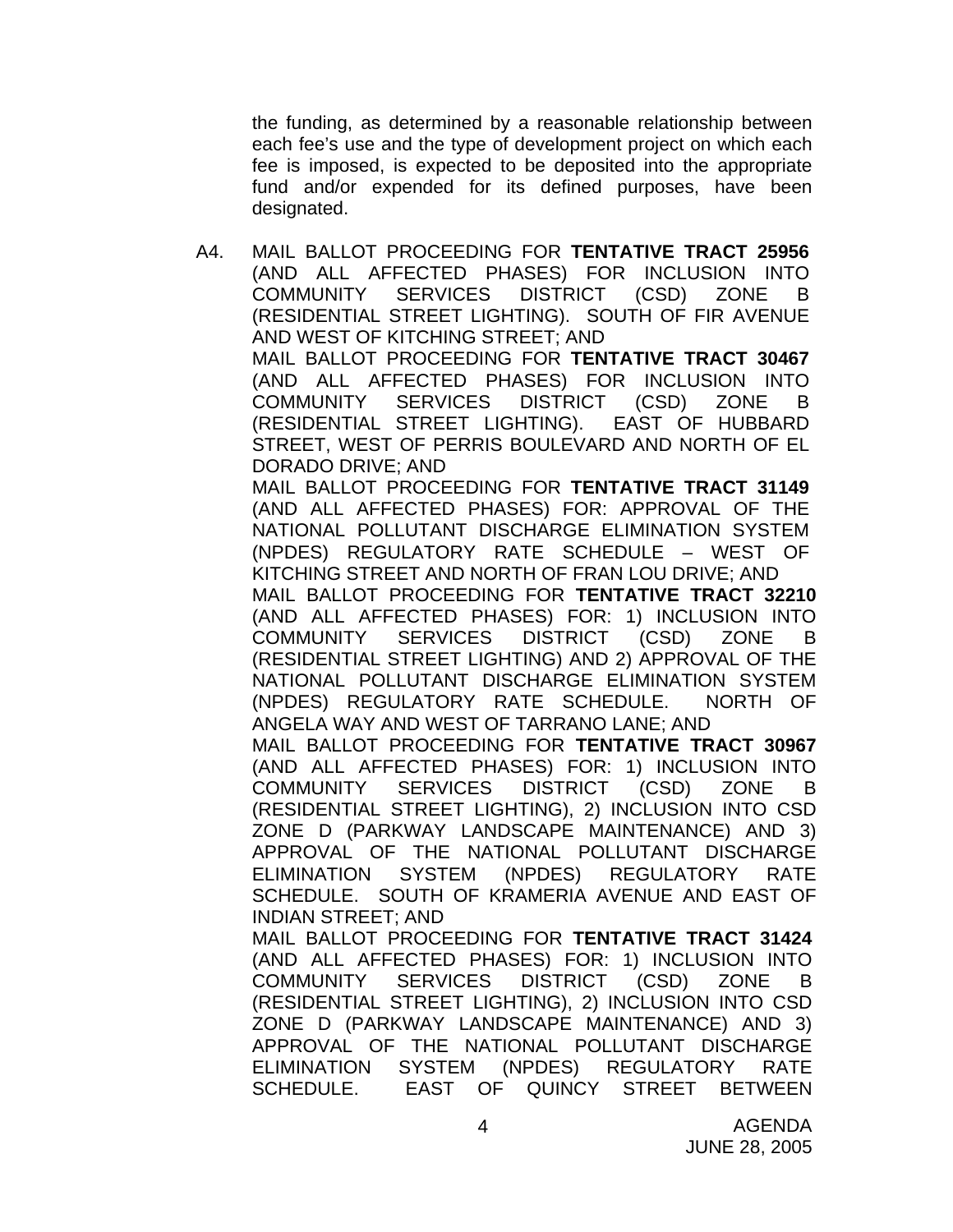COTTONWOOD AVENUE AND EUCALYPTUS AVENUE (Report of: Public Works Department)

Recommendation: Accept public comments regarding the mail ballot proceedings for Tentative Tracts 31149, 32210, 30967 and 31424 (and all affected phases) for approval of the National Pollutant Discharge Elimination System (NPDES) Regulatory Rate Schedule.

- A5. APPROVAL OF PARCEL MAP 32213 GROVEN LANE EAST OF DAVIS STREET - SUBDIVIDER – GEORGE SALAS, 24426 GROVEN LANE, MORENO VALLEY, CA 92557 (Report of: Public Works Department) Recommendation: Approve Parcel Map 32213, authorize the City Clerk to sign the map and transmit said map to the County Recorder's Office for recordation.
- A6. TRACT 30316 TEMPORARY EMERGENCY ACCESS ROAD, ACCEPT BONDS & AGREEMENT FOR PUBLIC IMPROVEMENTS, JOHN F. KENNEDY DRIVE, EAST OF LASSELLE STREET - SUBDIVIDER - K. HOVNANIAN FORECAST HOMES, INC., 3536 CONCOURS STREET, SUITE 100, ONTARIO, CA 91764 (Report of: Public Works Department) Recommendation: Accept the Bonds and Agreement for Public Improvements for the Temporary Emergency Access Road to Tract 30316; authorize the Mayor to execute the Agreement; and direct the City Clerk to forward the signed Agreement to the County Recorder's Office for recordation.
- A7. PA03-0066 REDUCE CASH DEPOSIT AND ADOPT RESOLUTION NO. 2005-52, A RESOLUTION OF THE CITY COUNCIL OF THE CITY OF MORENO VALLEY AUTHORIZING ACCEPTANCE OF THE PUBLIC RIGHT-OF-WAY IMPROVEMENTS AS COMPLETE AND ACCEPTING GRAHAM STREET AND BRODIAEA AVENUE INTO THE CITY MAINTAINED STREET SYSTEM – SUBDIVIDER – NATIONAL BEDDING LLC, 5401 TRILLIUM BOULEVARD, SUITE 250, HOFFMAN ESTATES, IL 60192 (Report of: Public Works Department) Recommendation: Approve the reduction to the Cash Deposit for

PA03-0066; authorize the City Engineer to reduce the Cash Deposit; and adopt Resolution No. 2005-52 authorizing the acceptance of the public right-of-way improvements for PA03-0066 as complete and accepting Graham Street and Brodiaea Avenue into the City Maintained Street System.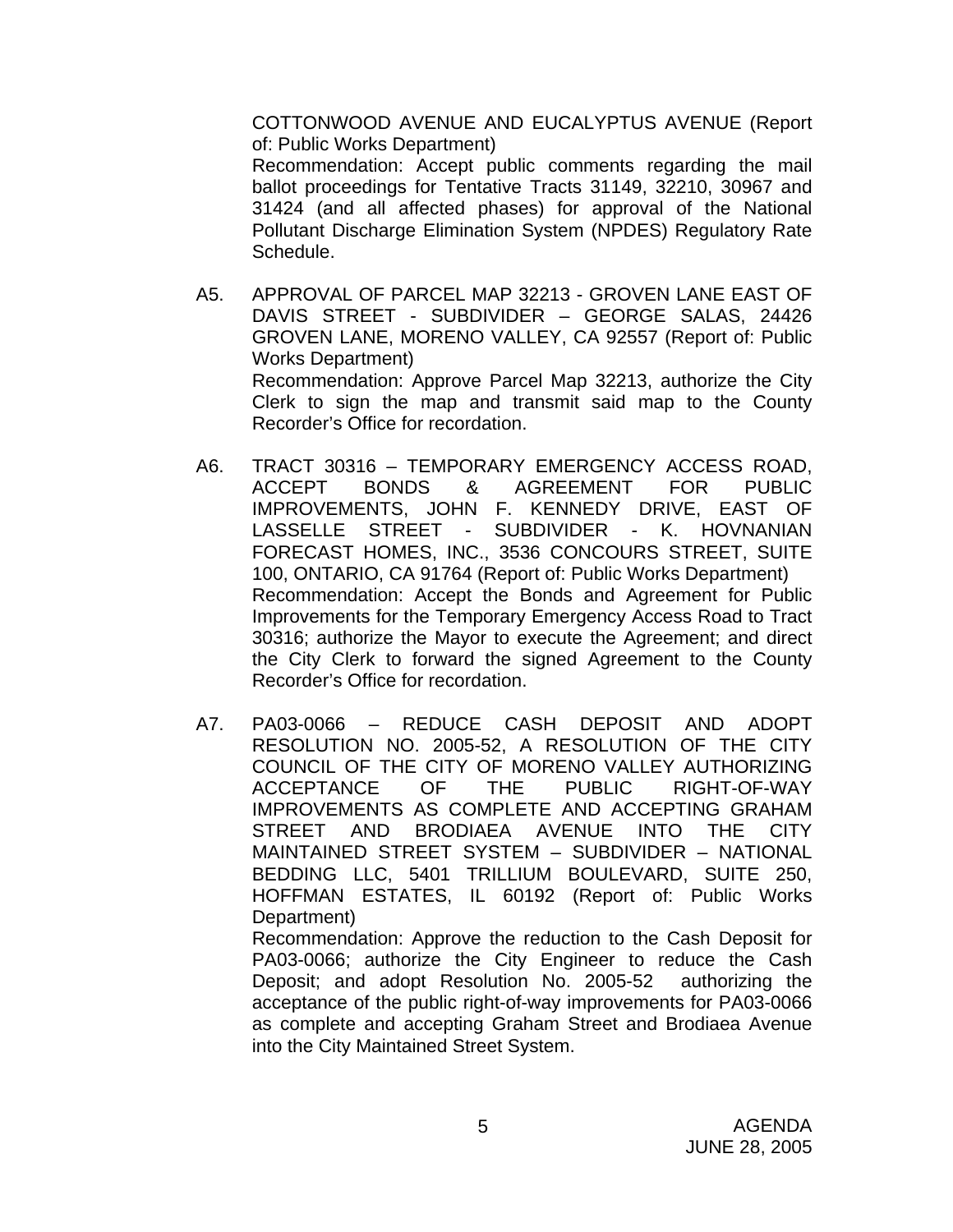#### Resolution No. 2005-52

 A Resolution of the City Council of the City of Moreno Valley, California, Authorizing the Acceptance of the Public Right-of-Way Improvements as Complete for PA03-0066, and Accepting Graham Street and Brodiaea Avenue into the City Maintained Street System

- A8. MINUTES REGULAR MEETING OF JUNE 14, 2005 (Report of: City Clerk) Recommendation: Approve as submitted.
- A9. PA04-0112 ACCEPT LETTERS OF CREDIT AND AGREEMENT FOR PUBLIC RIGHT-OF-WAY IMPROVEMENTS, EAST OF HEACOCK STREET NORTH OF CARDINAL AVENUE – SUBDIVIDER – HEACOCK AVENUE, LLC, 100 BAYVIEW CIRCLE, SUITE 310, NEWPORT BEACH, CA 92660 (Report of: Public Works Department) Recommendation: Accept the Letters of Credit and the Agreement for Public Improvements for PA04-0112; authorize the Mayor to execute the agreement; and direct the City Clerk to forward the signed agreement to the County Recorder's office for recordation.
- A10. APPROVAL OF FINAL MAP 32142 CONDOMINIUM PROJECT, AND ACCEPT BONDS & AGREEMENT FOR PUBLIC RIGHT-OF-WAY IMPROVEMENTS, SOUTH OF IRIS AVENUE AND EAST OF LASSELLE STREET – SUBDIVIDER – EMPIRE LAND, LLC, 3536 CONCOURS STREET, SUITE 300, ONTARIO, CA 91764 (Report of: Public Works Department)

 Recommendation: Approve Final Map 32142, authorize the City Clerk to sign the map and transmit said map to the County Recorder's Office for recordation; accept the Bonds and Agreement for Public Improvements; authorize the Mayor to execute the Agreement; and direct the City Clerk to forward the signed Agreement to the County Recorder's Office for recordation.

A11. FIFTH AMENDMENT TO AGREEMENT FOR PROFESSIONAL CONSULTANT SERVICES WITH SA ASSOCIATES (Report of: Public Works Department) Recommendation: Approve the Fifth Amendment to Agreement for Professional Consultant Services with SA Associates, 1130 West Huntington Drive, Unit 12, Arcadia, California 91007 to provide Professional Consultant Services; authorize the Mayor to execute said Fifth Amendment to Agreement for Professional Consultant Services with SA Associates; and authorize an increase in the Purchase Order to SA Associates in the amount of \$166,400, when the Fifth Amendment to Agreement for Professional Consultant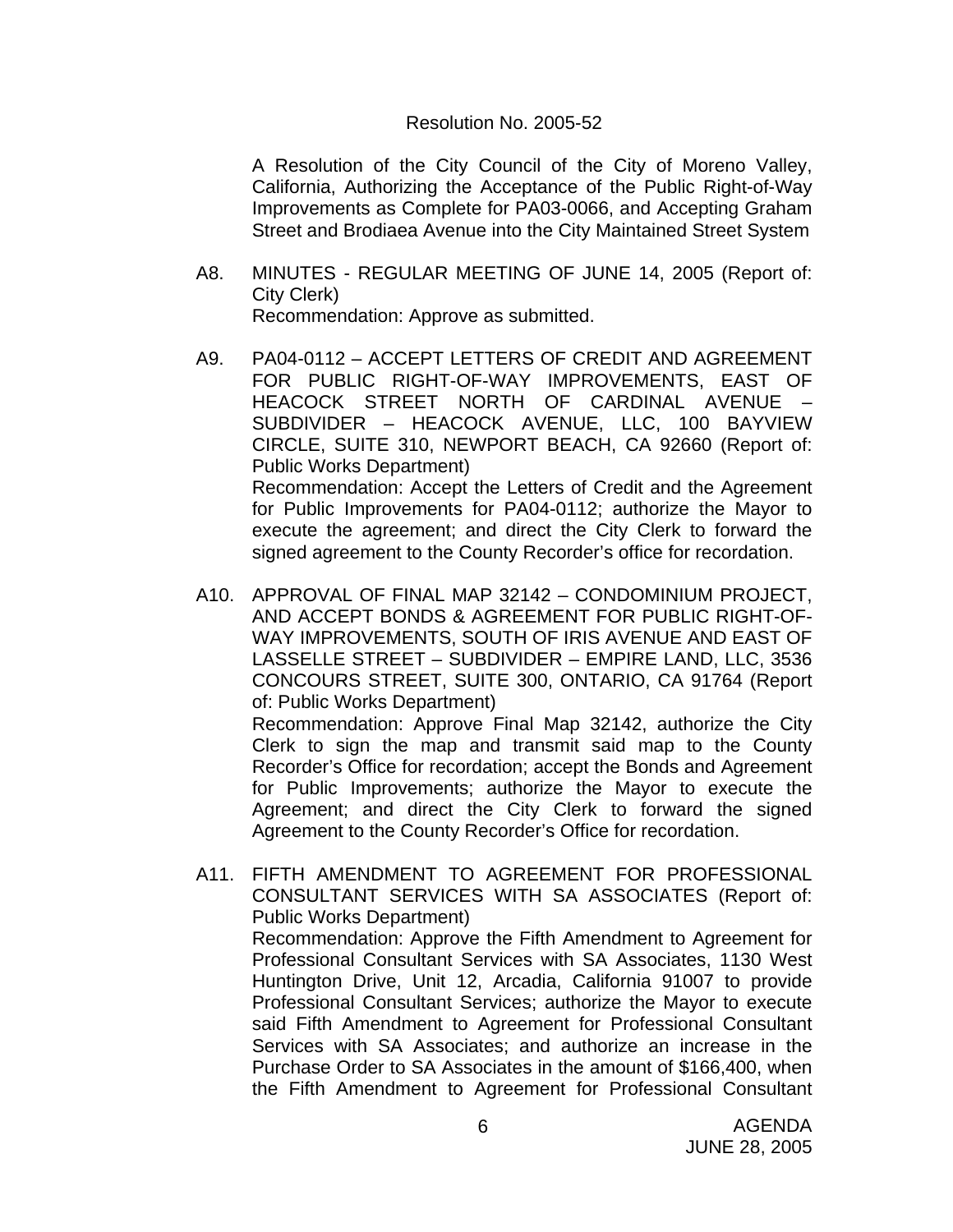Services has been signed by all parties.

- A12. WASTE MANAGEMENT OF THE INLAND EMPIRE FY 2005/2006 RATE ADJUSTMENT (Report of: Public Works Department) Recommendation: Receive and file the report on the Waste Management of the Inland Empire proposed Fiscal Year (FY) 2005/2006 Rate Adjustment.
- A13. PA02-0120 EASTGATE TEMPORARY DRIVEWAY, ACCEPT BONDS & AGREEMENT FOR PUBLIC IMPROVEMENTS, EAST SIDE OF PERRIS BOULEVARD, SOUTH OF GLOBE STREET AND NORTH OF THE PERRIS VALLEY STORM DRAIN – SUBDIVIDER – GALENA STREET DEVELOPMENT, LLC, 18101 VON KARMAN AVENUE, SUITE 120, IRVINE, CA 92612 (Report of: Public Works Department) Recommendation: Accept the Bonds and Agreement for Public Improvements for the Eastgate Temporary Driveway to PA02-0120; authorize the Mayor to execute the Agreement; and direct the City Clerk to forward the signed Agreement to the County Recorder's Office for recordation.
- A14. REQUEST TO ADOPT RESOLUTION NUMBER 2005-55 TO ESTABLISH A 4-WAY STOP AT THE INTERSECTION OF ELSWORTH STREET AND BAY AVENUE (Report of: Public Works Department)

 Recommendation: Adopt Resolution No. 2005-55 to establish 4 way stop controls at the intersection of Elsworth Street and Bay Avenue.

#### Resolution No. 2005-55

A Resolution of the City Council of the City of Moreno Valley Establishing Stop Controls for North and South Bound Traffic on Elsworth Street at Bay Avenue

A15. TRACT 29920 – ACCEPT AGREEMENT AND BONDS FOR PUBLIC RIGHT-OF-WAY IMPROVEMENTS FOR UTILITY ELECTRICAL INFRASTRUCTURE – SOUTH SIDE OF IRIS AVENUE, EAST OF LASSELLE STREET – SUBDIVIDER - CHT INVESTMENT, LLC, 1000 DOVE STREET, SUITE 100, NEWPORT BEACH, CA 92660 (Report of: Public Works Department) Recommendation: Accept the bonds and Agreement for Public Improvements for Utility Electrical Infrastructure for Tract 29920;

authorize the Mayor to execute the agreement; and direct the City Clerk to forward the signed agreement to the County Recorder's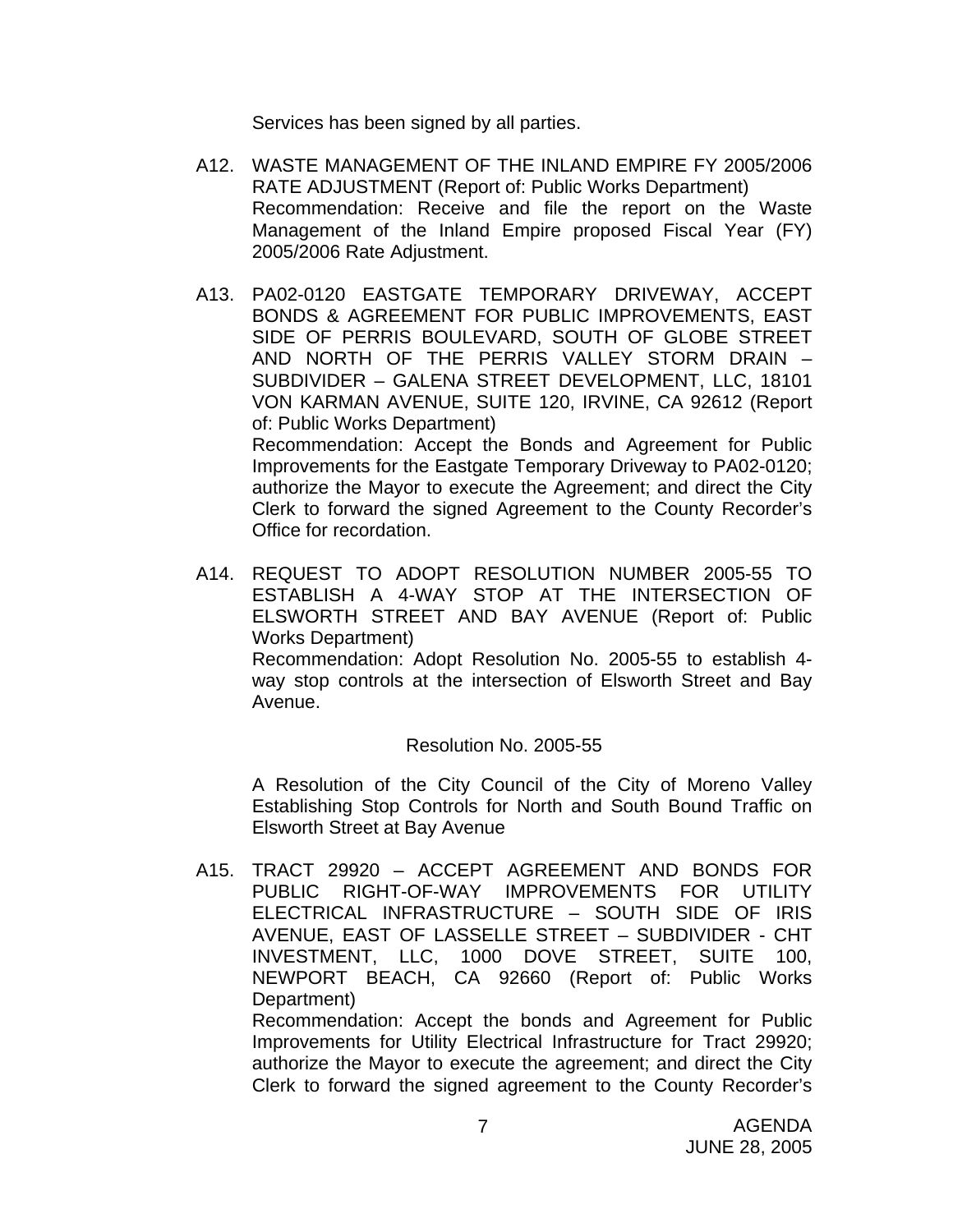office for recordation.

- A16. IMPLEMENTATION AGREEMENT WITH CITY OF RIVERSIDE REGARDING FIRE STATION #6 (Report of: City Manager) – Material not available at time at printing to be provided under separate cover.
- A17. AUTHORIZATION TO CLOSE PUBLIC STREETS FOR THE INDEPENDENCE DAY FESTIVITIES ON MONDAY, JULY 4, 2005 (Report of Parks & Recreation Department) Recommendation: Staff recommends that City Council:
	- 1. Authorize the closure of the following streets between the hours of 7:00 a.m. and 12:00 noon for the purpose of conducting the Fourth of July Parade scheduled to take place on July 4, 2005.
		- a. TownGate Boulevard between Frederick Street, Eucalyptus Avenue and Memorial Way;
		- b. Frederick Street between Centerpointe Drive and Cactus Avenue;
		- c. Cottonwood Avenue between Pan Am Boulevard and Dunhill Drive;
		- d. Eucalyptus Avenue between Pan Am Boulevard and Kochi Drive;
		- e. Dracaea Avenue between Pan Am Boulevard and Kochi Drive;
		- f. Atlantic Circle east of Frederick Street;
		- g. Brabham Street between Frederick Street and Andretti Street;
		- h. TownGate Boulevard between Frederick Street and Heritage Way;
		- i. Bay Avenue between Kristina Court and Courage Street:
		- j. Alessandro Boulevard between Chagall Court and Elsworth Street;
		- k. Resource Way between Frederick Street and Corporate Way;
		- l. Corporate Way between Calle San Juan de Los Lagos and Resource Way;
		- m. Calle San Juan de Los Lagos between Frederick Street and Veterans Way;
		- n. Veterans Way between Cactus Avenue and Alessandro Boulevard; and
		- o. Heritage Way between TownGate Boulevard and Town Circle.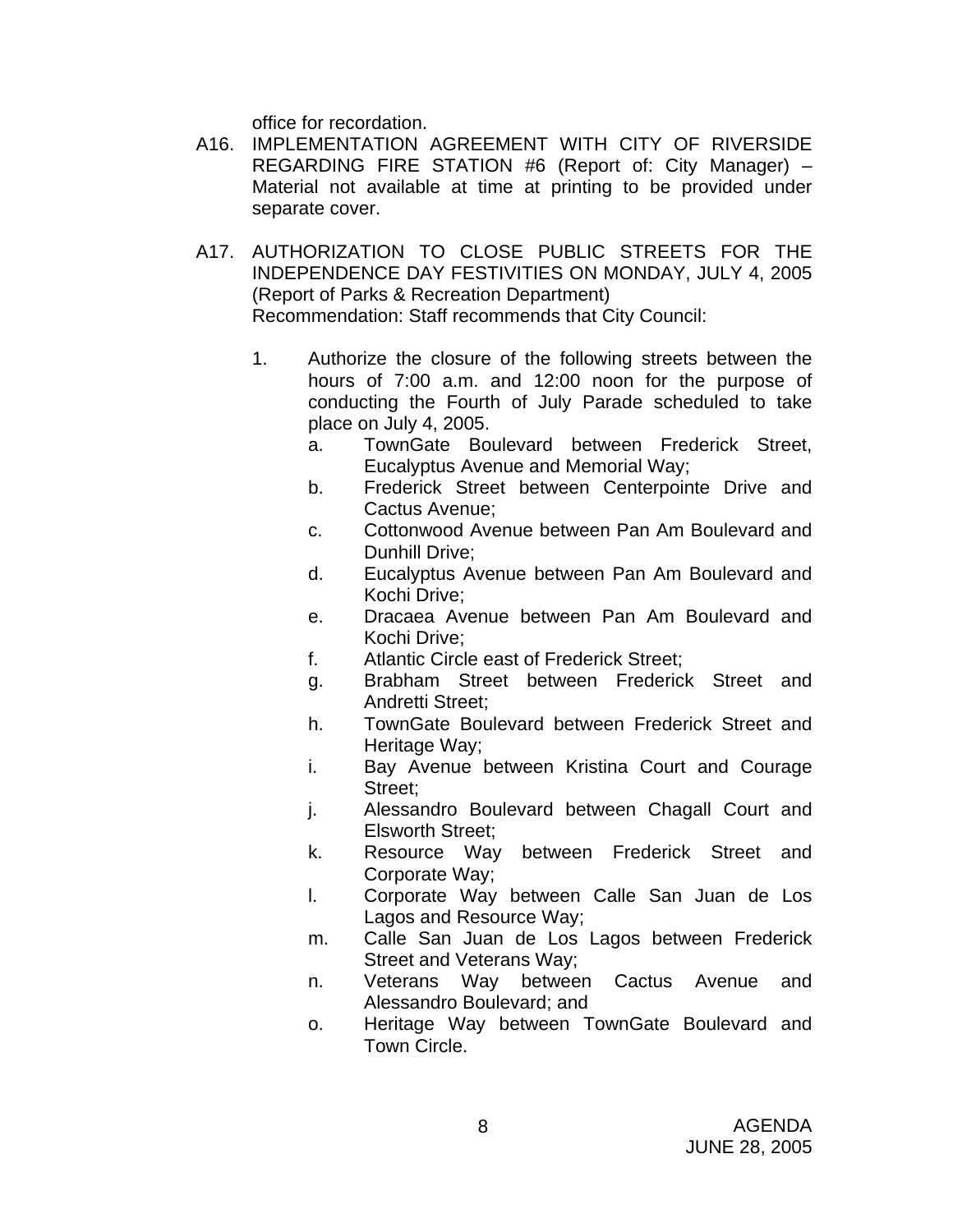- 2. Authorize the closure of the following streets to through traffic, to remain open only to residents, between the hours of 11:00 a.m. and 9:00 p.m. for the purpose of conducting the Fourth of July Festival and Fireworks Program scheduled to take place on July 4, 2005.
	- a. Petaluma Avenue between Napa Valley and Morrison Street;
	- b. Napa Valley between Dracaea Avenue and Petaluma Avenue;
	- c. Lakeport Drive at Cottonwood Avenue;
	- d. Burney Pass Drive between Cottonwood Avenue and Dracaea Avenue;
	- e. Rockport Drive between Yuba Pass Road and Morrison Street;
	- f. Dracaea Avenue between Morrison Street and Nason Street;
	- g. Letterman Street at Cottonwood Avenue;
	- h. Athletics Drive at Cottonwood Avenue; and
	- i. Mascot Lane at Dracaea Avenue.

The streets closed to through traffic are to prevent overflow parking from the fireworks program into residential areas. Also, for a short period and immediately following the fireworks display, staff recommends that the City Council authorize one-way traffic on various streets in the vicinity of Morrison Park as directed by the Moreno Valley Police Department.

# **B. CONSENT CALENDAR** - **COMMUNITY SERVICES DISTRICT**

- B1. ORDINANCES FIRST READING BY TITLE ONLY Recommendation: Waive reading of all Ordinance Introductions and read by title only.
- B2. AUTHORIZATION TO AWARD THE CONSTRUCTION CONTRACT FOR THE INSTALLATION OF STREET TREE LANDSCAPING FOR TRACTS 13576, 19080, 19081 AND ALL AFFECTED PHASES (Report of: Public Works Department) Recommendation: Award the construction contract for the installation of street tree landscaping for Tracts 13576, 19080, 19081, and all affected phases to America West Landscape, Inc., 12328 Woodruff Avenue, Downey, CA 90241, as the lowest responsible bidder; authorize the Mayor, acting in the Mayor's capacity as Board President of the CSD to execute a contract with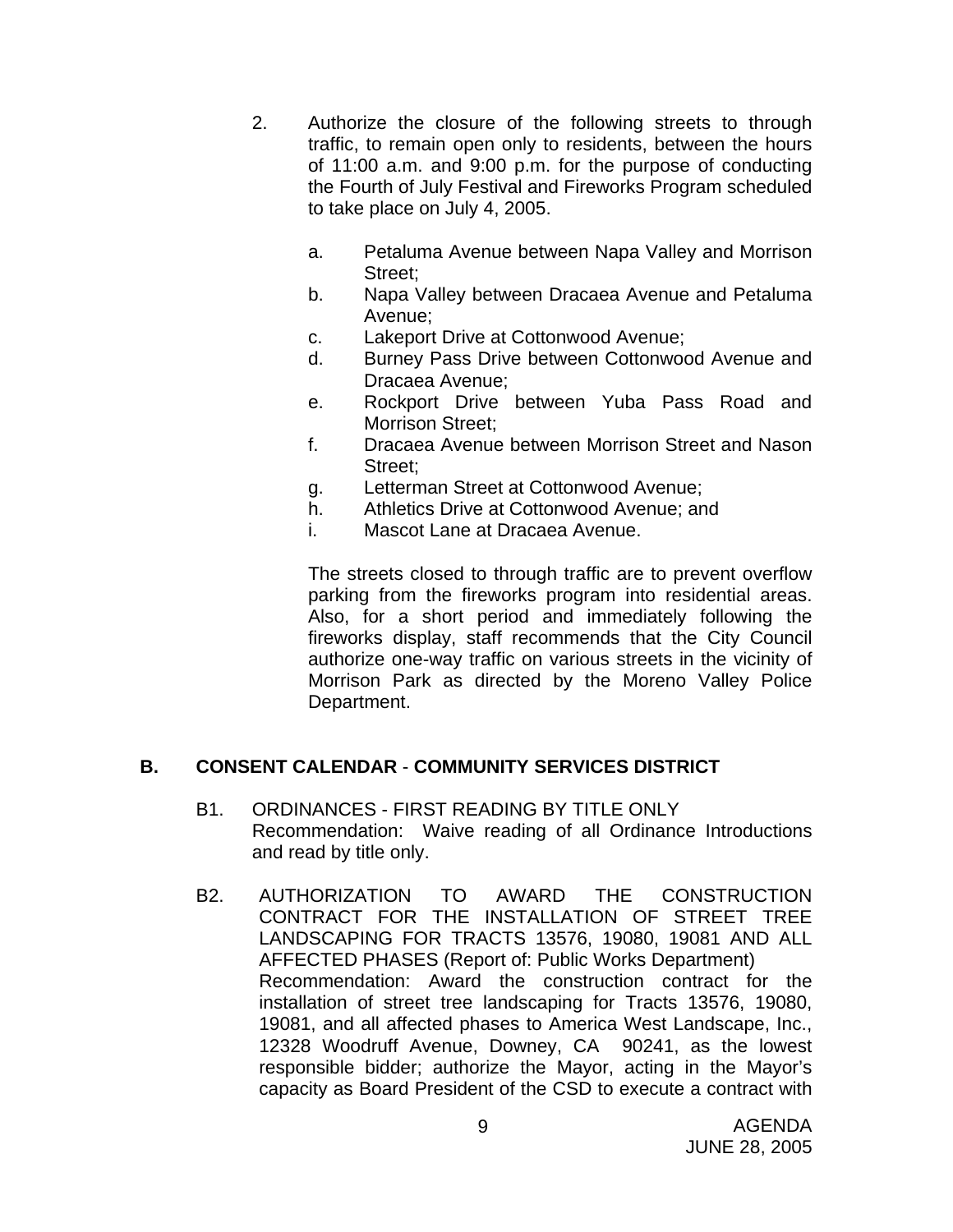America West Landscape, Inc.; and authorize the issuance of a Purchase Order for America West Landscape, Inc. in the amount of \$127,658.25 (the bid amount plus 10% contingency) for the street tree installation project for Tracts 13576, 19080, 19081, and all affected phases (Account No. 121.85620.7200) when the contract has been signed by all parties.

B3. MAIL BALLOT PROCEEDING FOR **TENTATIVE TRACT 25956** (AND ALL AFFECTED PHASES) FOR INCLUSION INTO COMMUNITY SERVICES DISTRICT (CSD) ZONE B (RESIDENTIAL STREET LIGHTING). SOUTH OF FIR AVENUE AND WEST OF KITCHING STREET; AND MAIL BALLOT PROCEEDING FOR **TENTATIVE TRACT 30467** (AND ALL AFFECTED PHASES) FOR INCLUSION INTO COMMUNITY SERVICES DISTRICT (CSD) ZONE B (RESIDENTIAL STREET LIGHTING). EAST OF HUBBARD STREET, WEST OF PERRIS BOULEVARD AND NORTH OF EL DORADO DRIVE; AND MAIL BALLOT PROCEEDING FOR **TENTATIVE TRACT 31149** (AND ALL AFFECTED PHASES) FOR: APPROVAL OF THE NATIONAL POLLUTANT DISCHARGE ELIMINATION SYSTEM (NPDES) REGULATORY RATE SCHEDULE – WEST OF KITCHING STREET AND NORTH OF FRAN LOU DRIVE; AND MAIL BALLOT PROCEEDING FOR **TENTATIVE TRACT 32210** (AND ALL AFFECTED PHASES) FOR: 1) INCLUSION INTO COMMUNITY SERVICES DISTRICT (CSD) ZONE B (RESIDENTIAL STREET LIGHTING) AND 2) APPROVAL OF THE NATIONAL POLLUTANT DISCHARGE ELIMINATION SYSTEM (NPDES) REGULATORY RATE SCHEDULE. NORTH OF ANGELA WAY AND WEST OF TARRANO LANE; AND MAIL BALLOT PROCEEDING FOR **TENTATIVE TRACT 30967** (AND ALL AFFECTED PHASES) FOR: 1) INCLUSION INTO COMMUNITY SERVICES DISTRICT (CSD) ZONE B (RESIDENTIAL STREET LIGHTING), 2) INCLUSION INTO CSD ZONE D (PARKWAY LANDSCAPE MAINTENANCE) AND 3) APPROVAL OF THE NATIONAL POLLUTANT DISCHARGE ELIMINATION SYSTEM (NPDES) REGULATORY RATE SCHEDULE. SOUTH OF KRAMERIA AVENUE AND EAST OF INDIAN STREET; AND MAIL BALLOT PROCEEDING FOR **TENTATIVE TRACT 31424** (AND ALL AFFECTED PHASES) FOR: 1) INCLUSION INTO COMMUNITY SERVICES DISTRICT (CSD) ZONE B (RESIDENTIAL STREET LIGHTING), 2) INCLUSION INTO CSD ZONE D (PARKWAY LANDSCAPE MAINTENANCE) AND 3)

APPROVAL OF THE NATIONAL POLLUTANT DISCHARGE ELIMINATION SYSTEM (NPDES) REGULATORY RATE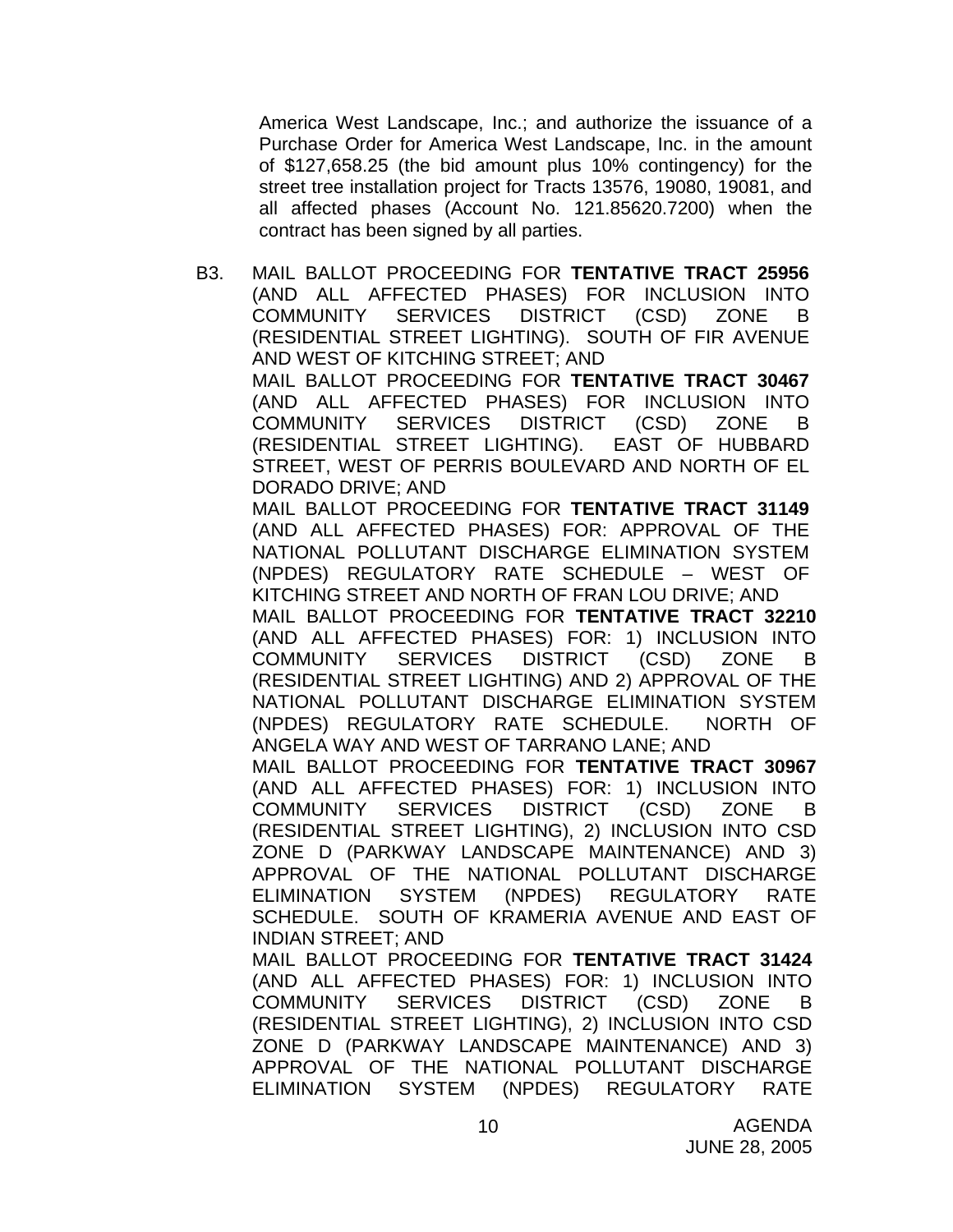SCHEDULE. EAST OF QUINCY STREET BETWEEN COTTONWOOD AVENUE AND EUCALYPTUS AVENUE (Report of: Public Works Department) Recommendation: Accept public comments regarding the mail ballot proceedings for Tentative Tracts 25956, 30467, 32210 (and all affected phases) for inclusion into Community Services District (CSD) Zone B (Residential Street Lighting); and Tentative Tracts 30967 and 31424 (and all affected phases) for inclusion into Community Services District (CSD) Zone B (Residential Street Lighting) and inclusion into CSD Zone D (Parkway Landscape Maintenance).

- B4. MINUTES REGULAR MEETING OF JUNE 14, 2005 (Report of: City Clerk) Recommendation: Approve as submitted.
- B5. AUTHORIZATION TO CLOSE PUBLIC STREETS FOR THE INDEPENDENCE DAY FESTIVITIES ON MONDAY, JULY 4, 2005 (Report of Parks & Recreation Department) Recommendation: Staff recommends that the President and Board of Directors of the Moreno Valley Community Services District:
	- 1. Authorize the closure of the following streets between the hours of 7:00 a.m. and 12:00 noon for the purpose of conducting the Fourth of July Parade scheduled to take place on July 4, 2005.
		- a. TownGate Boulevard between Frederick Street, Eucalyptus Avenue and Memorial Way;
		- b. Frederick Street between Centerpointe Drive and Cactus Avenue;
		- c. Cottonwood Avenue between Pan Am Boulevard and Dunhill Drive;
		- d. Eucalyptus Avenue between Pan Am Boulevard and Kochi Drive;
		- e. Dracaea Avenue between Pan Am Boulevard and Kochi Drive;
		- f. Atlantic Circle east of Frederick Street;
		- g. Brabham Street between Frederick Street and Andretti Street;
		- h. TownGate Boulevard between Frederick Street and Heritage Way;
		- i. Bay Avenue between Kristina Court and Courage Street;
		- j. Alessandro Boulevard between Chagall Court and Elsworth Street;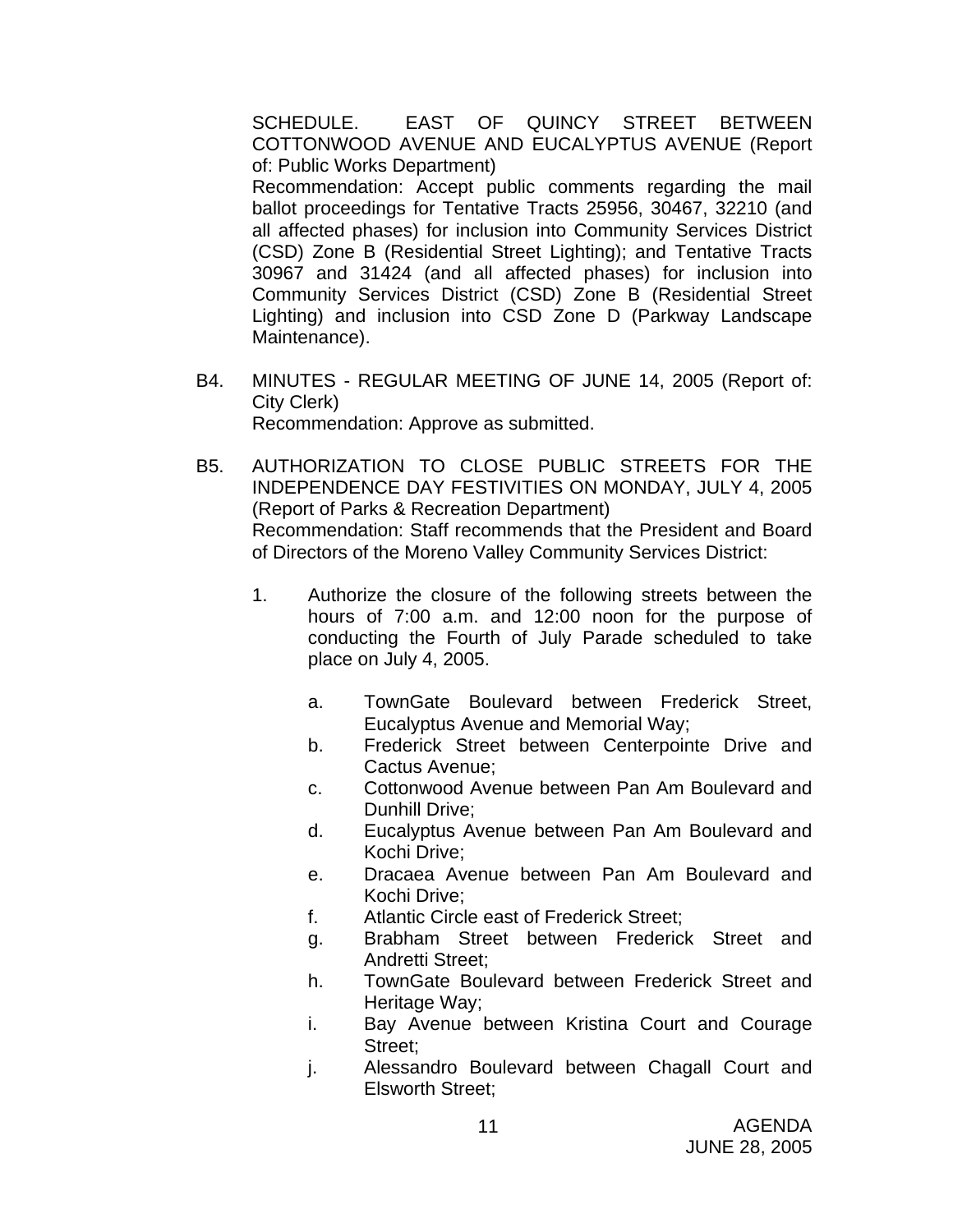- k. Resource Way between Frederick Street and Corporate Way;
- l. Corporate Way between Calle San Juan de Los Lagos and Resource Way;
- m. Calle San Juan de Los Lagos between Frederick Street and Veterans Way;
- n. Veterans Way between Cactus Avenue and Alessandro Boulevard; and
- o. Heritage Way between TownGate Boulevard and Town Circle.
- 2. Authorize the closure of the following streets to through traffic, to remain open only to residents, between the hours of 11:00 a.m. and 9:00 p.m. for the purpose of conducting the Fourth of July Festival and Fireworks Program scheduled to take place on July 4, 2005.
	- a. Petaluma Avenue between Napa Valley and Morrison Street;
	- b. Napa Valley between Dracaea Avenue and Petaluma Avenue;
	- c. Lakeport Drive at Cottonwood Avenue;
	- d. Burney Pass Drive between Cottonwood Avenue and Dracaea Avenue;
	- j. Rockport Drive between Yuba Pass Road and Morrison Street;
	- k. Dracaea Avenue between Morrison Street and Nason Street;
	- l. Letterman Street at Cottonwood Avenue;
	- m. Athletics Drive at Cottonwood Avenue; and
	- n. Mascot Lane at Dracaea Avenue.

The streets closed to through traffic are to prevent overflow parking from the fireworks program into residential areas. Also, for a short period and immediately following the fireworks display, staff recommends that the City Council authorize one-way traffic on various streets in the vicinity of Morrison Park as directed by the Moreno Valley Police Department.

# **C. CONSENT CALENDAR** - **COMMUNITY REDEVELOPMENT AGENCY**

C1. ORDINANCES - FIRST READING BY TITLE ONLY Recommendation: Waive reading of all Ordinance Introductions and read by title only.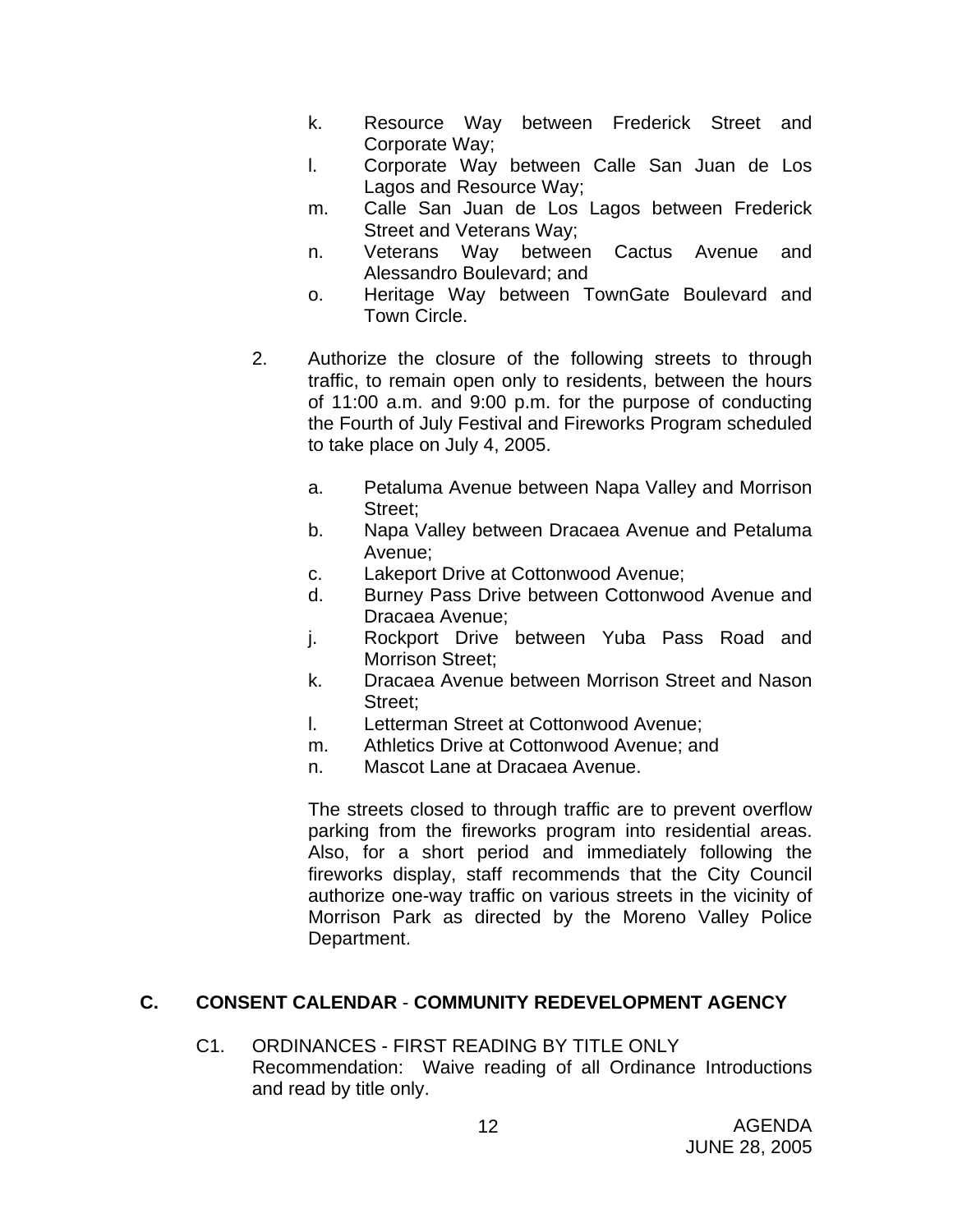C2. MINUTES - REGULAR MEETING OF JUNE 14, 2005 (Report of: City Clerk) Recommendation: Approve as submitted.

# **D. CONSENT CALENDAR** - **BOARD OF LIBRARY TRUSTEES**

- D1. ORDINANCES FIRST READING BY TITLE ONLY Recommendation: Waive reading of all Ordinance Introductions and read by title only.
- D2. MINUTES REGULAR MEETING OF JUNE 14, 2005 (Report of: City Clerk) Recommendation: Approve as submitted.

# **E. PUBLIC HEARINGS**

Questions or comments from the public on a Public Hearing matter are limited to five minutes per individual and must pertain to the subject under consideration.

 Those wishing to speak should complete and submit a GOLDENROD speaker slip to the Bailiff.

- E1. DELINQUENT RESIDENTIAL SOLID WASTE ACCOUNTS (Report of: Public Works Department) Recommendation: That the City Council
	- 1) Approve placing the submitted list of delinquent solid waste accounts, available in the City Clerk's office, on the FY 2005/2006 Riverside County property tax roll for collection; and
	- 2) Adopt Resolution 2005-53, repealing, revising, and reenacting the provisions of Resolution 2000-51, authorizing the collection of delinquent and unpaid taxes and charges for refuse collection on the tax roll; and

### Resolution No. 2005-53

 A Resolution of the City Council of the City of Moreno Valley, California, Repealing, Revising and Reenacting the Provisions of Resolution No. 2000-51, Authorizing the Collection of Delinquent and Unpaid Taxes and Charges for Refuse Collection on the Tax Roll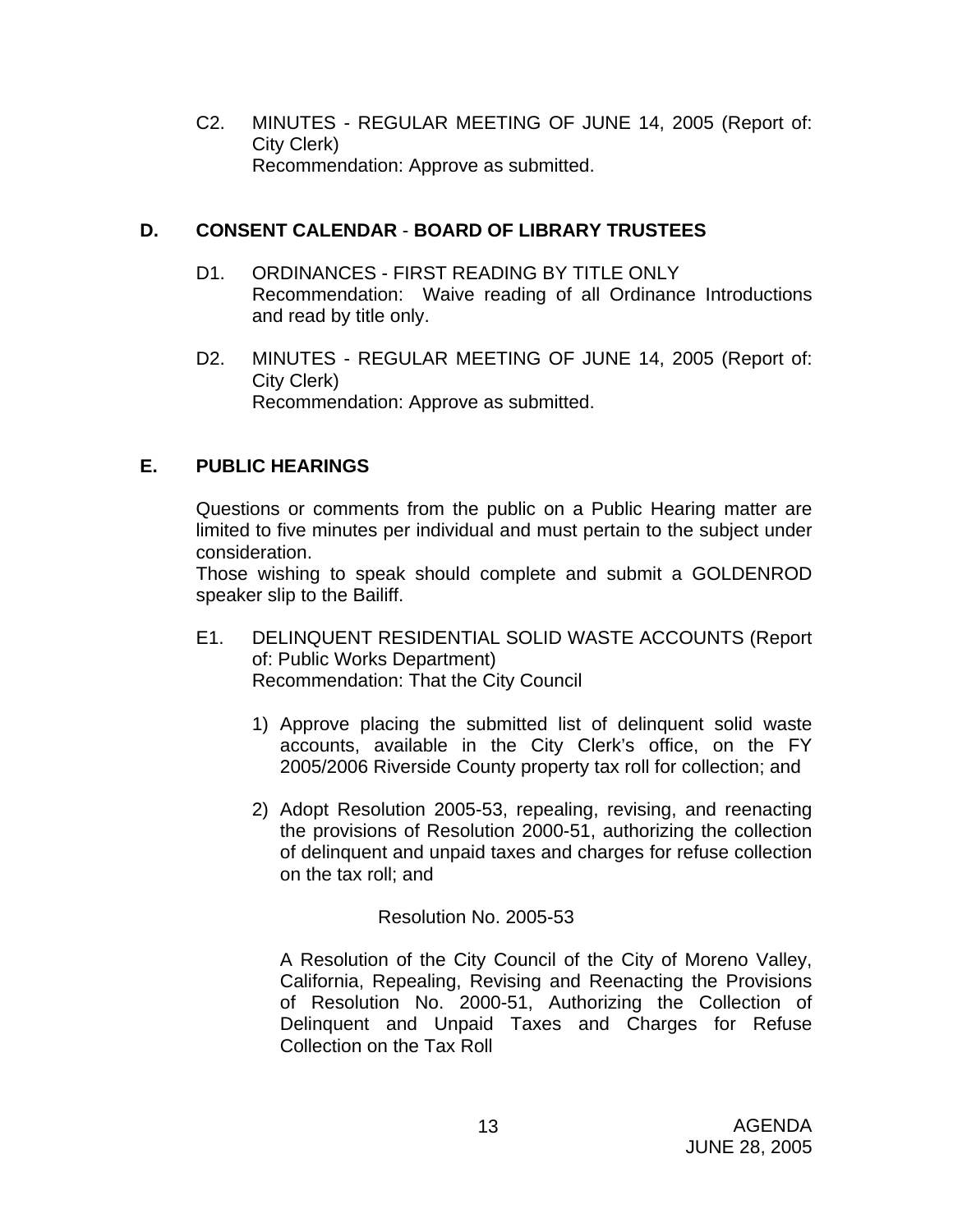- 3) Direct the City Clerk to file with the Riverside County Auditor a certified copy of Resolution 2005-53 and the list of delinquent solid waste accounts as required by Section 5473.4 of the California Health and Safety Code and Section 6.02.030 of the City of Moreno Valley Municipal Code.
- E2. ADOPTION OF FY 2005-06 FEE RESOLUTION AND FEE SCHEDULE (Report of: Finance Department) Recommendation: That the City Council:
	- 1. Conduct a Public Hearing to receive public input on the proposed FY 2005-06 Fee Schedule; and
	- 2. Adopt Resolution No. 2005-54, approving the Fee Schedule for FY 2005-06.

### Resolution No. 2005-54

A Resolution of the City Council of the City of Moreno Valley, California, Increasing and Establishing Specified Fees for Various Services; Maintaining the Present Level of Certain Fees; Reducing the Level of Certain Fees; and Incorporating Certain Prior Enactments

## **F. ITEMS REMOVED FROM CONSENT CALENDARS FOR DISCUSSION OR SEPARATE ACTION**

# **G. REPORTS**

- G1. APPOINTMENTS TO THE CITY COUNCIL BOARDS AND COMMISSIONS (Report of: City Clerk's Department) Recommendation: That the City Council:
	- 1) Review the ballots for appointments to various City Council Boards and Commissions (to be provided by the City Clerk) and mark your choices where appropriate; or
	- 2) If appointments are not made, declare the positions vacant and authorize the City Clerk to re-notice the positions as vacant.
- G2. HELP ATTACK LITTER AND TRASH (HALT) DETERRENT PROGRAM (Report of: Community Development Department) Recommendation: That the City Council receive and file the information presented in the report regarding the Help Attack Litter and Trash (HALT) deterrent program.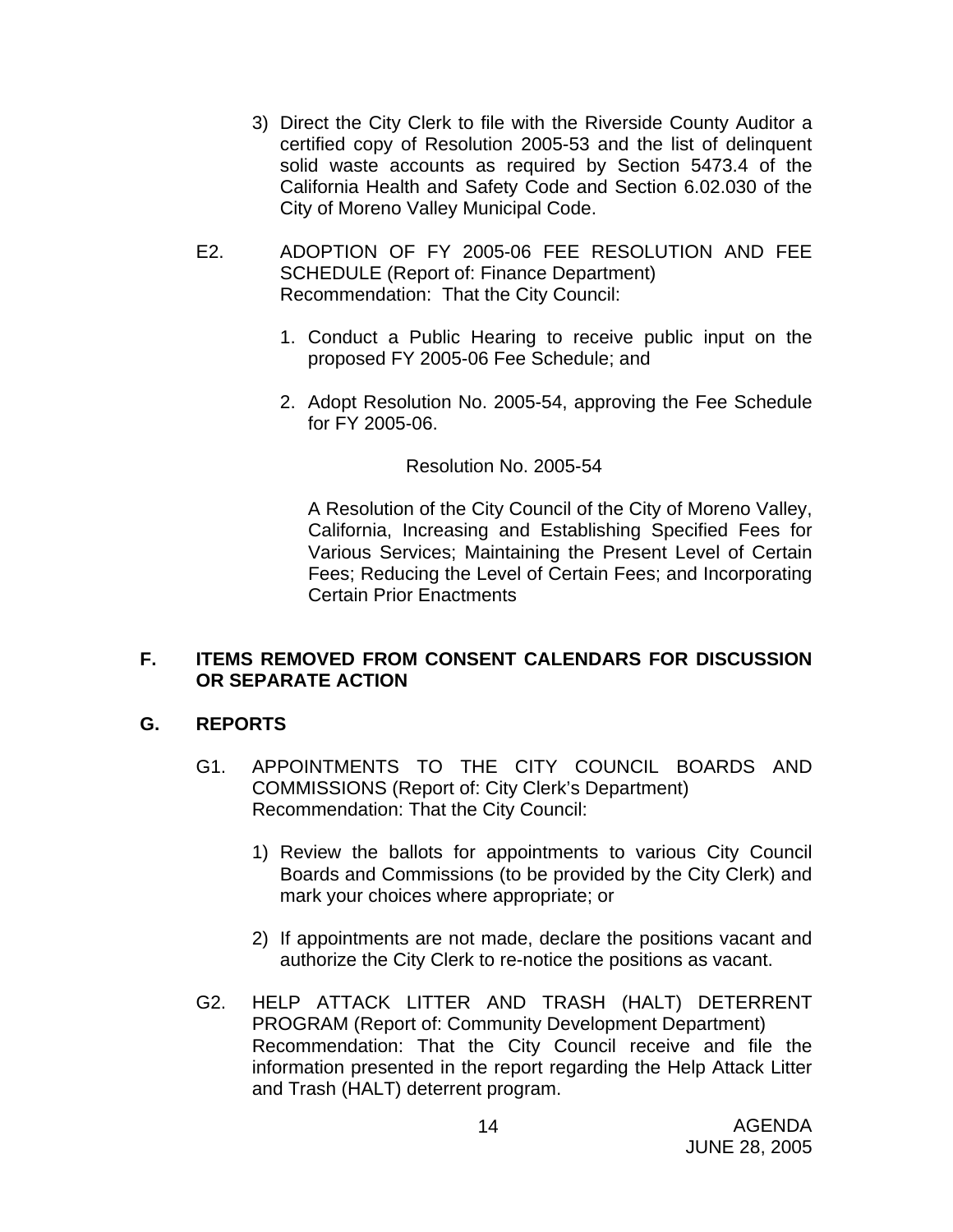G3. GLOBAL PREMIER DEVELOPMENT, INC. MOVAL BAY APARTMENTS, LP (BAY FAMILY APARTMENTS) FINANCIAL ASSISTANCE REQUEST AND RESOLUTION FOR TAX CREDIT APPLICATION (Report of: Economic Development Department) Recommendation: That the Redevelopment Agency Board adopt Resolution RDA 2005-05, a resolution of the Community Redevelopment Agency of the City of Moreno Valley regarding assistance to the Bay Family Apartments proposed by Global Premier Development, Inc.

Resolution No. RDA 2005-05

 A Resolution of the Community Redevelopment Agency of the City of Moreno Valley Supporting the Bay Avenue Family Apartments Housing Development and Affirming its Intention to Provide Assistance to Moval Bay Apartments LP, a Subsidiary of Global Premier Development, Inc.

G4. RATIFICATION OF THE MEMORANDUM OF UNDERSTANDING (MOU) WITH THE CITY OF RIVERSIDE FOR OLD HIGHWAY 215 CORRIDOR ANNEXATION & DEVELOPMENT (Report of: City Manager) Recommendation: That the City Council ratify the MOU regarding

joint annexation, planning, tax sharing, and street improvement for the area generally divided by Old Hwy 215, north of Alessandro Boulevard.

- G5. RECONSIDERATION OF VALIDATION OF MAIL BALLOT PROCEEDING FOR CSD ZONE E-1 (TOWNGATE) (Report of: Public Works Department) Recommendation: That the Mayor and Members of the City Council, acting in their respective capacities as President and Members of the Board of Directors of the Moreno Valley Community Services District (CSD), reconsider their previous validation of the mail ballot proceeding for CSD Zone E-1 (TownGate) and approve the following recommendation:
	- 1. Receive the revised Zone E-1 (TownGate) ballot count for June 14, 2005, Public Hearing, for the proposed CSD Zone E-1 annual charge adjustment;
	- 2. Verify, accept and validate the results of the revised ballot count as identified on the Revised Official Tally Sheet; file with the City Clerk's Office the accepted and validated Revised Official Tally Sheet; and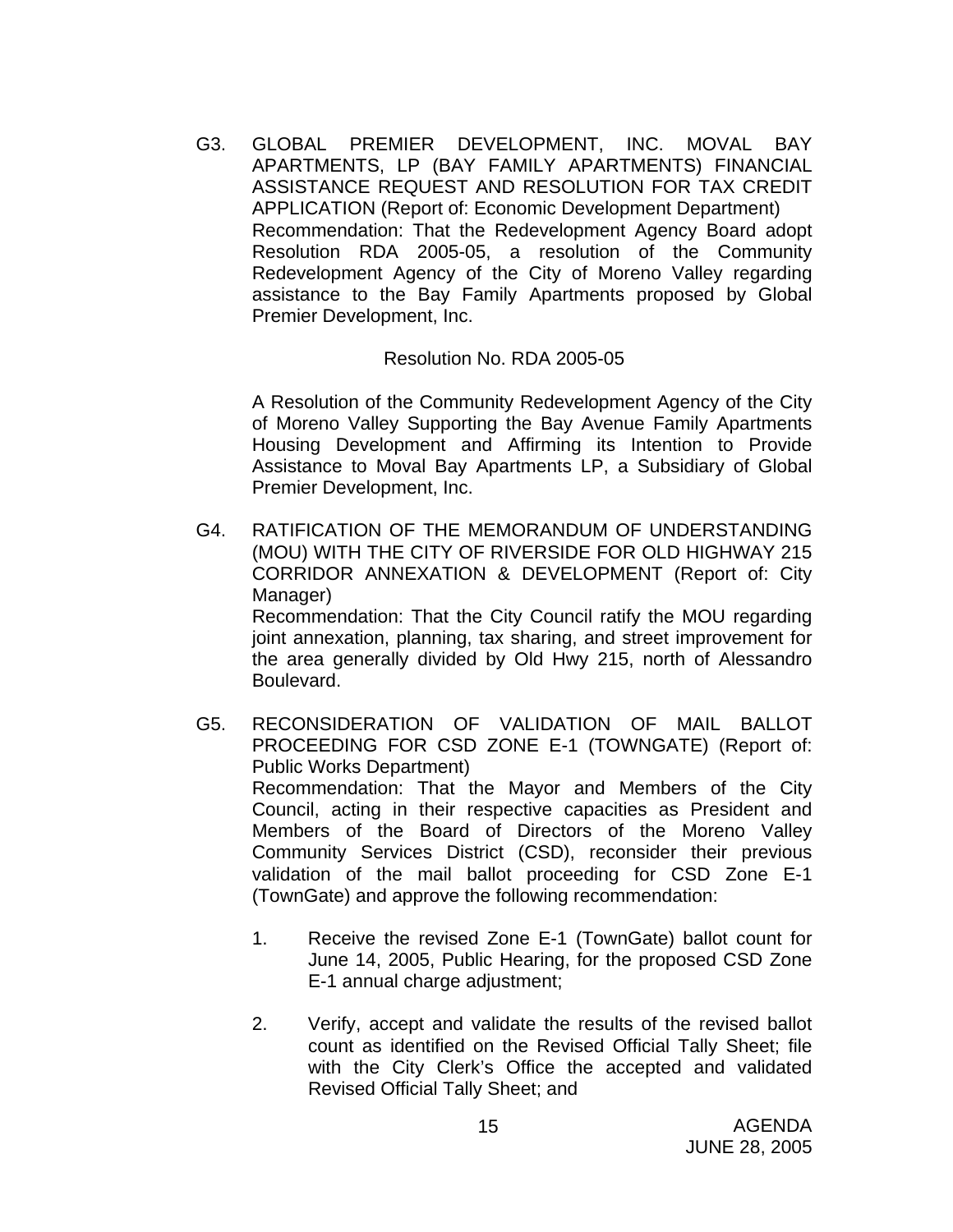- 3. If approved, authorize and impose the proposed CSD Zone E-1 (TownGate) annual charge adjustment.
- G6. CONTINUED REVIEW AND DISCUSSION ON FY 05/06 PROPOSED BUDGET (Report of: Finance Department) Recommendation: That the City Council continue its review of the FY 05/06 Proposed Budget. The budget is scheduled for adoption on July 12.
- G7. LEGISLATIVE UPDATE (Report of: Interim Assistant City Manager) Recommendation: That the City Council receive and file the informational report.
- G8. CITY MANAGER'S REPORT (Informational Oral Presentation not for Council action)

# **H. LEGISLATIVE ACTIONS**

ORDINANCES - 1ST READING AND INTRODUCTION – NONE

ORDINANCES - 2ND READING AND ADOPTION - NONE

ORDINANCES - URGENCY ORDINANCES - NONE

RESOLUTIONS - NONE

## PUBLIC COMMENTS **ON ANY SUBJECT NOT ON THE AGENDA** UNDER THE JURISDICTION OF THE CITY COUNCIL

Those wishing to speak should complete and submit a BLUE speaker slip to the Bailiff. There is a three-minute time limit per person. All remarks and questions shall be addressed to the presiding officer or to the City Council and not to any individual Council member, staff member or other person.

## **CLOSING COMMENTS AND/OR REPORTS OF THE CITY COUNCIL, COMMUNITY SERVICES DISTRICT, OR COMMUNITY REDEVELOPMENT AGENCY**